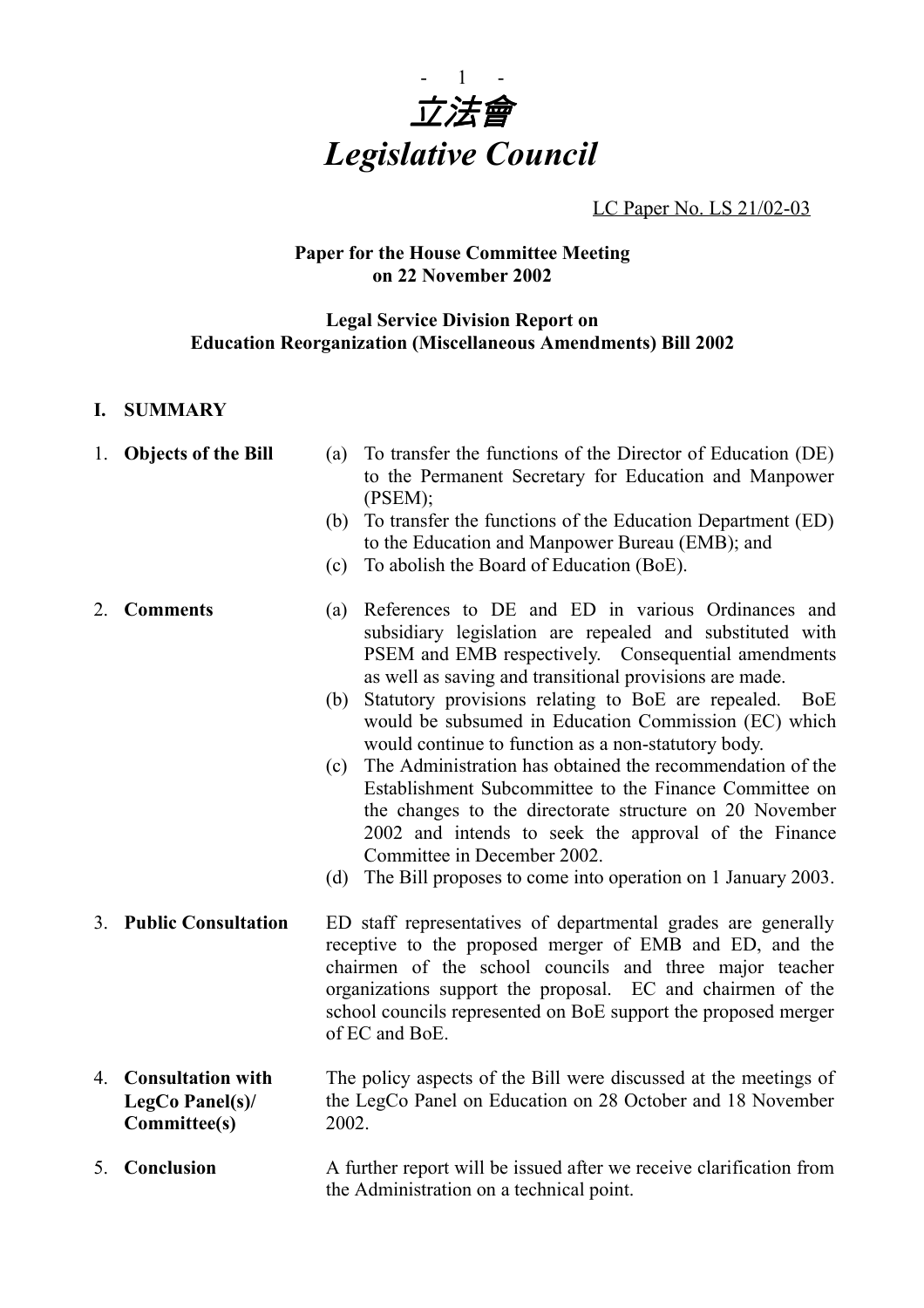# **II. REPORT**

### **Objects of the Bill**

To amend the Education Ordinance (Cap. 279), its subsidiary legislation and other related Ordinances to -

- (a) transfer the functions of the Director of Education (DE) to the Permanent Secretary for Education and Manpower (PSEM);
- (b) transfer the functions of the Education Department (ED) to the Education and Manpower Bureau (EMB); and
- (c) abolish the Board of Education (BoE).

# **LegCo Brief Reference**

2. EMBCR 6/2/3231/90 Pt. 3 issued by the Education and Manpower Bureau on 6 November 2002.

#### **Date of First Reading**

3. 20 November 2002.

#### **Comments**

4. The Administration proposes that EMB and ED be merged on 1 January 2003 and after the merger, EMB (the merged entity) would take charge of both the formulation and implementation of education policies. It is also proposed that BoE be subsumed in the Education Commission (EC).

# *Merger of the Education and Manpower Bureau and the Education Department*

- 5. The Bill gives effect to the merger of EMB and ED by :
	- (a) repealing references to DE in relevant Ordinances and substituting PSEM;
	- (b) repealing references to ED in relevant Ordinances and substituting EMB;
	- (c) reconstituting the corporation sole known as the "Director of Education" under the Education Scholarships Fund Ordinance (Cap. 1085) to a corporation sole known as the "Permanent Secretary for Education and Manpower";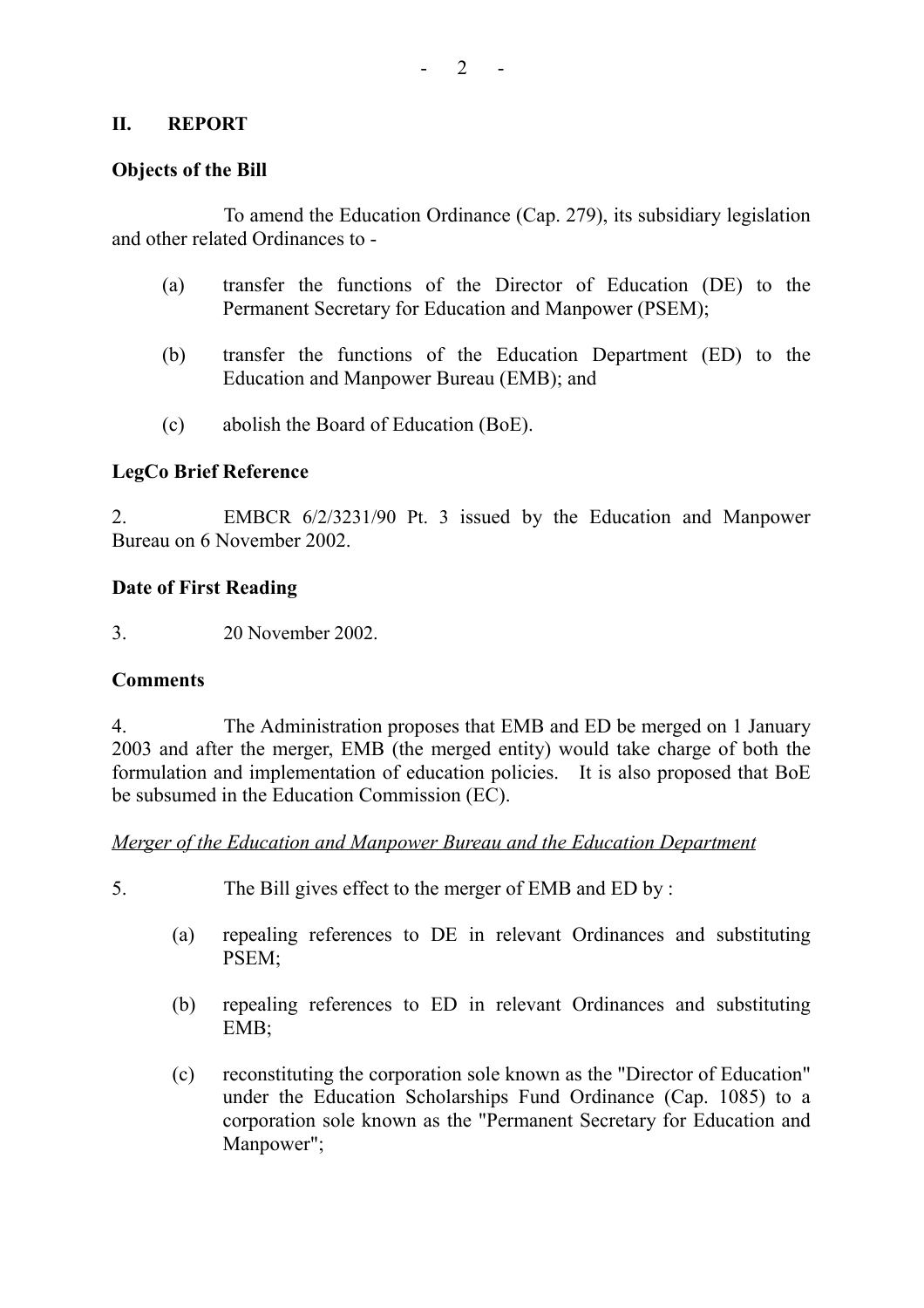- (d) reconstituting the corporation sole known as the "Director of Education Incorporated" under the Director of Education Incorporation Ordinance (Cap. 1098) to a corporation sole known as the "Permanent Secretary for Education and Manpower Incorporated";
- (e) repealing the power of the Chief Executive to appoint a public officer to serve as a member of the Hong Kong Examinations and Assessment Authority under the Hong Kong Examinations and Assessment Authority Ordinance (Cap. 261) (The public officer appointed used to be PSEM or his representative. The Bill proposes that PSEM would replace DE as a member of the Authority and the Administration believes that it is not necessary to have two representatives from EMB.);
- (f) repealing ED from Part I of Schedule 1 to The Ombudsman Ordinance (Cap. 397) (The Ombudsman Ordinance is applicable to EMB as it is part of the Government Secretariat); and
- (g) providing saving and transitional provisions for subparagraphs (a) to (d) above.

6. Members may refer to paragraphs 3 to 5 of the LegCo Brief for details of structure of EMB after merger and Annex B to the Brief for the proposed organization chart. The Administration has obtained the recommendation of the Establishment Subcommittee to the Finance Committee on the changes to the directorate structure on 20 November 2002 and intends to seek the approval of the Finance Committee in December 2002. The Bill proposes to come into operation on 1 January 2003.

# *Merger of Education Commission and the Board of Education*

- 7. The Bill gives effect to the merger of EC and BoE by :
	- (a) repealing sections 7 and 7A of the Education Ordinance; and
	- (b) providing saving and transitional provisions.

8. The existing section 7 of the Education Ordinance provides that BoE may advise DE on educational matters. Members of BoE are appointed by the Chief Executive by notice in the Gazette and shall hold office for such period as may be specified in the notice. DE may nominate ED officers to attend the meetings of BoE and appoints an officer to be BoE's secretary. The existing section 7A provides for resignation of BoE members. According to the LegCo Brief, BoE has been established since 1920. Its terms of reference is at Annex C to the Brief.

9. According to the LegCo Brief, EC was set up in 1984 as a non-statutory body to advise the Government on education objectives and policies as well as to co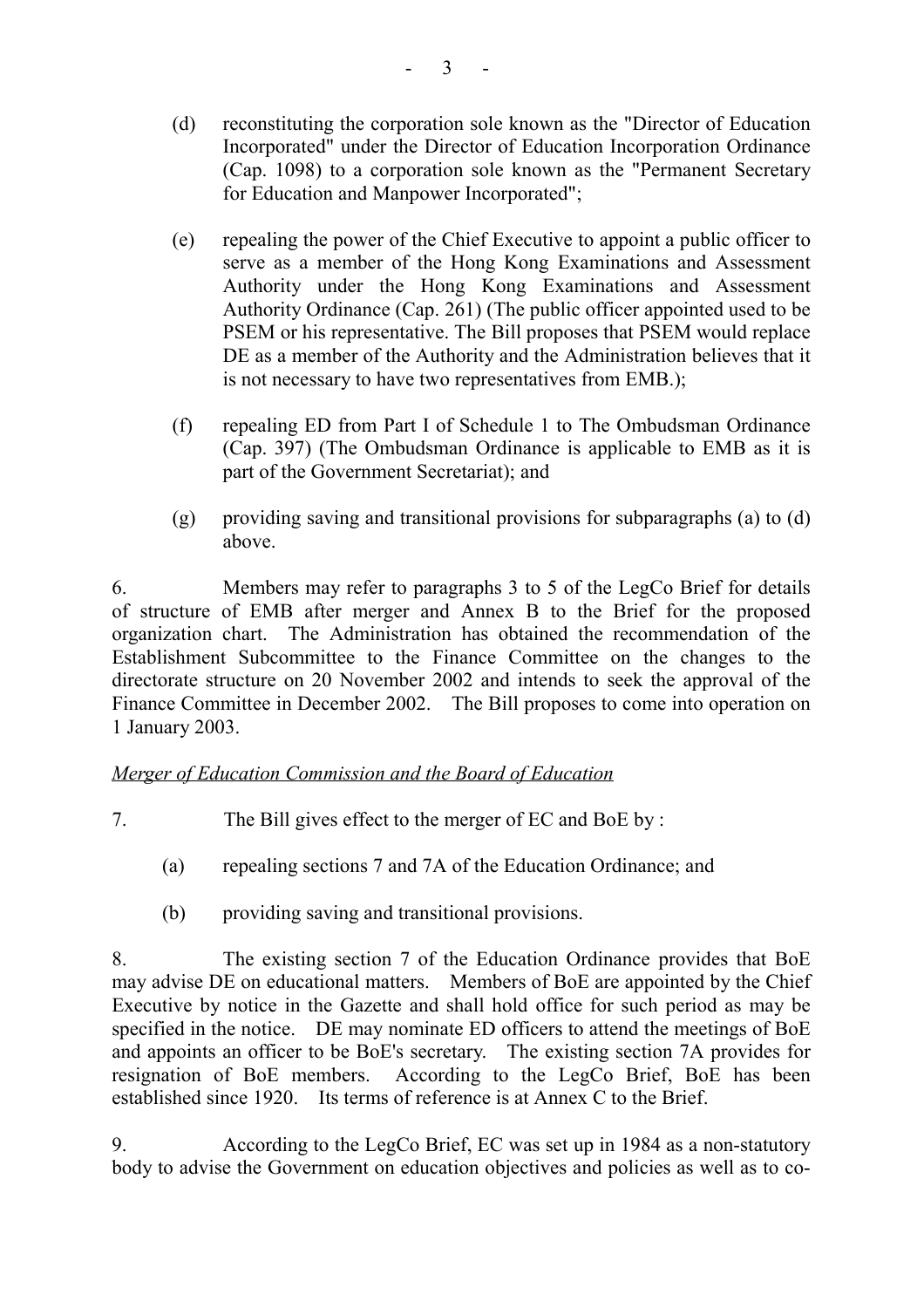ordinate advice on education at all levels. The existing and revised terms of reference of EC are at Annexes C and D to the LegCo Brief. The main differences of EC before and after the merger are highlighted in paragraphs 9 to 11 of the LegCo Brief. In addition, EC would no longer receive reports from the Government on the introduction and implementation of major education policies and initiatives.

10. Paragraph 12 of the LegCo Brief explains that there is no need to turn EC into a statutory body after it takes over the functions of BoE because EC has been functioning well as a non-statutory body and BoE does not play any executive function.

11. Members may refer to the Administration's paper to the LegCo Panel on Education (LC Paper No. CB(2)296/02-03(01) refers) for implementation details of the proposed merger. Relevant information such as the existing composition of EC and BoE, the proposed composition of the EC after the merger and the transitional measures are set out in that paper.

# **Public Consultation**

12. According to the LegCo Brief, the staff representatives of departmental grades in ED are generally receptive to the proposed merger of EMB and ED. No adverse reactions have been detected from ED staff. The chairmen of the school councils and the three major teacher organizations support the proposal. EC and the chairmen of the school councils represented on BoE have been consulted and expressed support for the merger of EC and BoE.

# **Consultation with the LegCo Panel**

13. The LegCo Panel on Education discussed the proposed two mergers at its meetings on 28 October and 18 November 2002. While Panel members were generally supportive of the proposed merger of EMB and ED and raised no objection in principle to the proposal of merging EC and BoE, Panel members had expressed several concerns.

14. On the proposed structure of EMB after merging with ED, some Panel members expressed concern that the autonomy of University Grants Committee (UGC)-funded tertiary institutions might be reduced as the future provision of associate and sub-degree programmes would come under the purview of both UGC and the new Manpower Development Committee, whereas at present they only came under the purview of UGC. Panel members also sought clarifications about the net saving in staff cost as well as the retionalisation of authority and responsibilities under the new structure.

15. Regarding the proposed merger of EC and BoE, Panel members expressed concern that the power of EC after the merger would be reduced and its status lowered. Some members also expressed strong dissatisfaction that there would